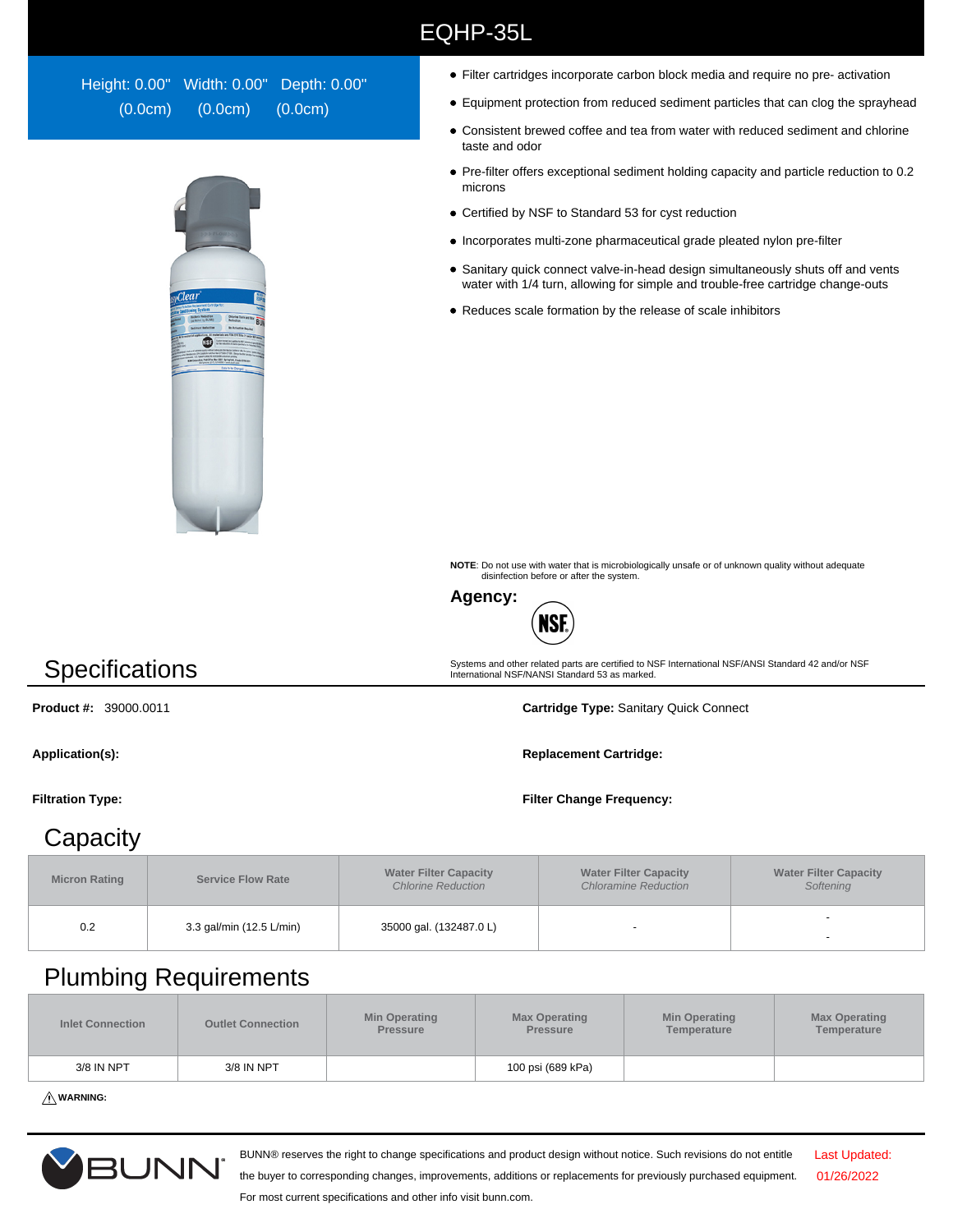

| Dimensions of Filter System<br>(filter head with filter cartridge) |        |       |       | <b>Installed Dimensions</b><br>(Installation with wall mounting) |       | <b>Cartridge Dimensions</b><br>(filter cartridge only) |        |       |       |
|--------------------------------------------------------------------|--------|-------|-------|------------------------------------------------------------------|-------|--------------------------------------------------------|--------|-------|-------|
|                                                                    | Height | Width | Depth | Height                                                           | Width | Depth                                                  | Height | Width | Depth |
| English                                                            | $\sim$ | -     |       | $\sim$                                                           |       | $\sim$                                                 |        |       |       |
| <b>Metric</b>                                                      |        |       |       |                                                                  |       |                                                        |        |       |       |

| Weight        |           |                          |           |          | <b>Shipping</b> |           |                          |
|---------------|-----------|--------------------------|-----------|----------|-----------------|-----------|--------------------------|
|               | Dry       | Wet                      | Height    | Width    | Depth           | Weight    | <b>Volume</b>            |
| English       | $0.0$ lbs | $0.0$ lbs                | 23.00 in. | 5.00 in. | 5.00 in.        | 4.100 lbs |                          |
| <b>Metric</b> | $\sim$    | $\overline{\phantom{a}}$ | 58.4 cm   | 12.7 cm  | 12.7 cm         | 1.860 kgs | $\overline{\phantom{a}}$ |

**WARRANTY:** BUNN High Performance Water Filtration Solutions Systems by BUNN® (excluding water filters and water treatment replacement cartridges) are covered by a limited warranty against defects in material and workmanship for a period of five years after date of purchase, under normal use and service, and when installed in accordance with<br>manufacturer's recommendations outlined in the fil covered by a limited warranty against defects in material and workmanship for a period of one year after date of purchase or the remainder of the original warranty, whichever is longer. See printed warranty for full details. BUNN will provide a copy of the warranty upon request.



BUNN® reserves the right to change specifications and product design without notice. Such revisions do not entitle

Last Updated: 01/26/2022

For most current specifications and other info visit bunn.com.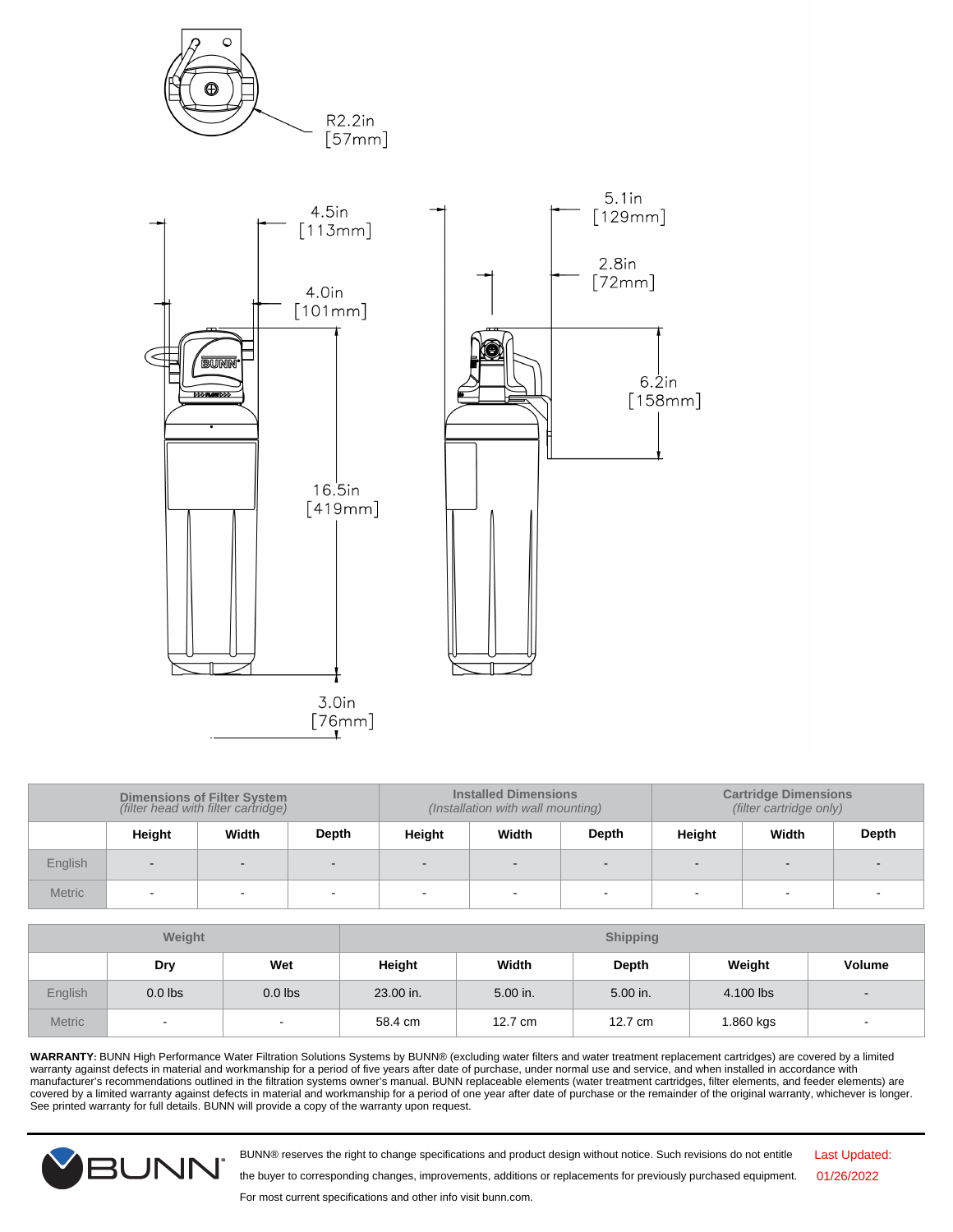## Related Products & Accessories: EQHP-35L(39000.0011)





BUNN® reserves the right to change specifications and product design without notice. Such revisions do not entitle the buyer to corresponding changes, improvements, additions or replacements for previously purchased equipment. For most current specifications and other info visit bunn.com. Last Updated: 01/26/2022